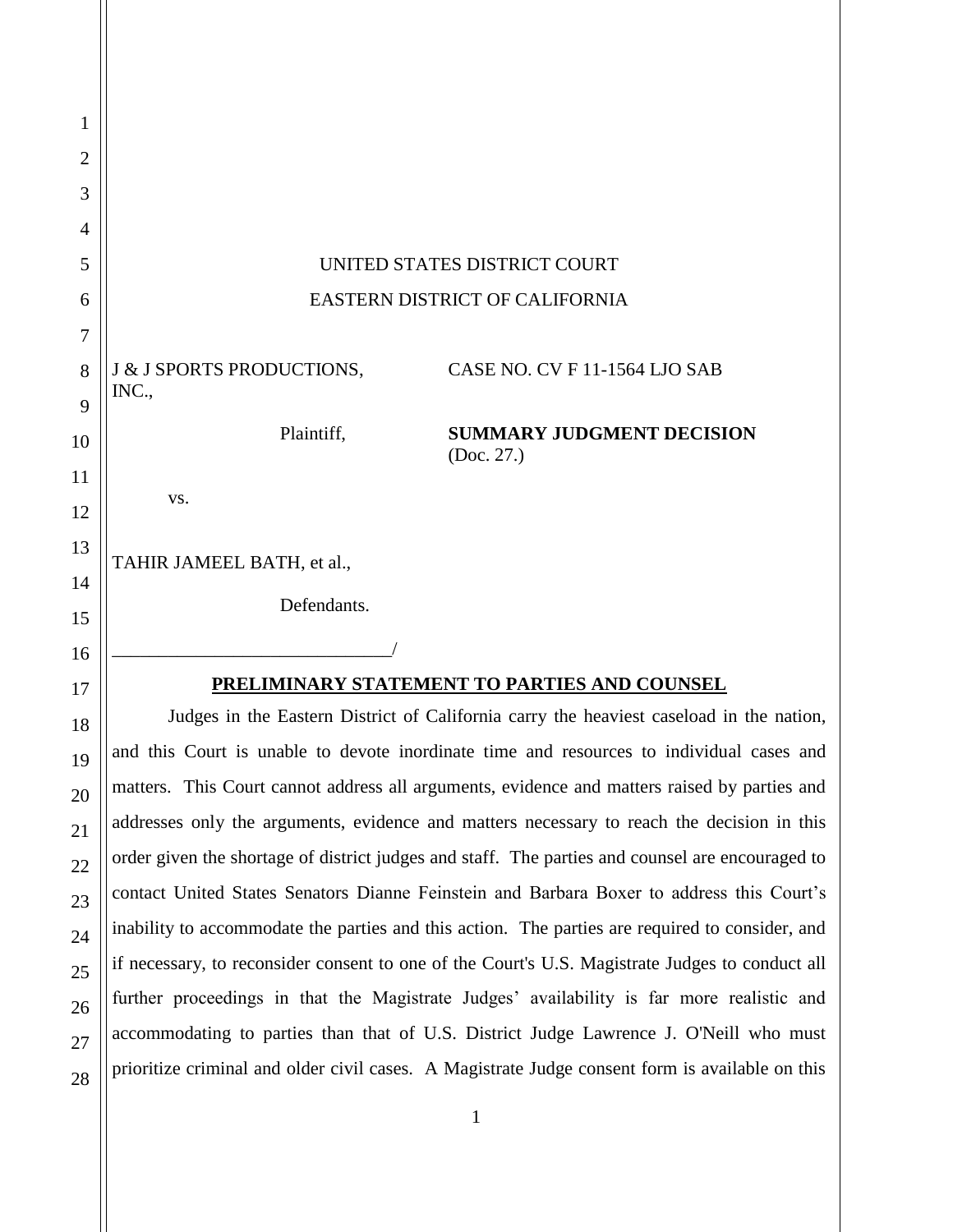Court's website.

1

Civil trials set before Judge O'Neill trail until he becomes available and are subject to suspension mid-trial to accommodate criminal matters. Civil trials are no longer reset to a later date if Judge O'Neill is unavailable on the original date set for trial. If a trial trails, it may proceed with little advance notice, and the parties and counsel may be expected to proceed to trial with less than 24 hours notice. Moreover, this Court's Fresno Division randomly and without advance notice reassigns civil actions to U.S. District Judges throughout the nation to serve as visiting judges. In the absence of Magistrate Judge consent, this action is subject to reassignment to a U.S. District Judge from outside the Eastern District of California. Case management difficulties, including trial setting and interruption, are avoided if the parties consent to conduct of further proceedings by a U.S. Magistrate Judge.

### **INTRODUCTION**

Pursuant to F.R.Civ.P. 56, plaintiff J & J Sports Productions, Inc. ("J & J") seeks to impose a monetary judgment against defendants Tahir Jameel Bath and Umaran Faisal Bath (collectively "defendants") for defendants' unlawful interception of a closed-circuit boxing program. Defendants respond that factual issues exist whether they intercepted the program bar summary judgment for J & J. This Court considered J & J's summary judgment motion on the record<sup>1</sup> and VACATES the November 13, 2013 hearing, pursuant to Local Rule 230(g). For the reasons discussed below, this Court DENIES J  $&$  J summary judgment.

### **BACKGROUND**

#### **Program Licensing And Alleged Interception**

J & J is a closed-circuit distributor of sports and entertainment programming and obtained for the United States the exclusive commercial exhibition licensing rights to the boxing program "*200: Celebrate and Dominate: Shane Mosley v. Sergio Mora"* ("program"),  $\overline{a}$ 

<sup>1</sup> This Court carefully reviewed and considered the record, including all evidence, arguments, points and authorities, declarations, testimony, statements of undisputed facts and responses thereto, objections and other papers filed by the parties. Except as otherwise noted, omission of reference to evidence, an argument, document, objection or paper is not to be construed to the effect that this Court did not consider the evidence, argument, document, objection or paper. This Court thoroughly reviewed, considered and applied the evidence it deemed admissible, material and appropriate for summary judgment. This Court does not rule on evidentiary matters in a summary judgment context, unless otherwise noted.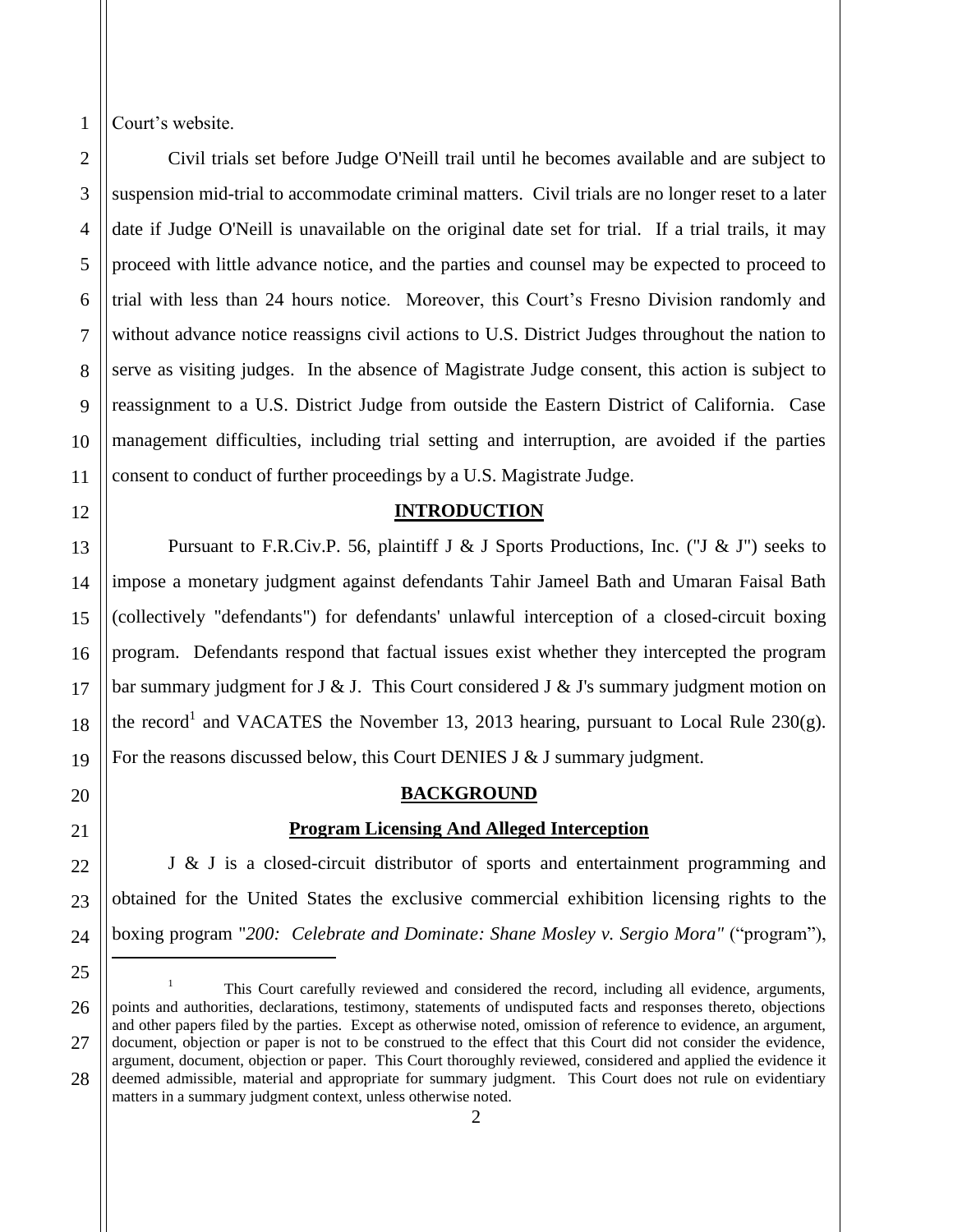1 2 3 4 5 which was broadcast on Saturday, September 18, 2010. J & J sub-licensed exhibition rights to commercial establishment customers in the United States to permit them to show the program. To broadcast the program,  $J \& J$  required commercial establishments to pay a sublicense fee of \$1,600 for seating capacity up to 100 persons. J & J did not sublicense the program to defendants.

J & J alleges that defendants unlawfully intercepted and exhibited the program at their Mountain Mikes Pizza restaurant ("restaurant") in Livingston, California without payment of the \$1,600 commercial sub-licensing fee. Defendant Umaran Bath disclaims knowledge of "who arranged for television programming" at the restaurant on September 18, 2010.

J & J relies on the affidavit of private investigator Gary Gravelyn ("Mr. Gravelyn"), who claims that beginning at 6:13 p.m. during the program, he observed:

12 13 1. Four television sets, including a 40-inch television, around the restaurant's perimeter facing the seating;

2. The showing of a boxing match between Daniel Ponce De Leon, wearing white trunks, and Antonio Escalante-Escalante, wearing orange trunks;<sup>2</sup>

6

7

8

9

10

11

14

15

16

17

18

19

20

21

22

23

24

3. A satellite dish but no cable box;

4. No assessed cover charge; and

5. The restaurant rates "good" and located in a commercial neighborhood.<sup>3</sup>

Mr. Gravelyn notes that his three head counts revealed 11 people in the restaurant.

Defendants point out that Mr. Gravelyn's restaurant visit was limited to no more than three minutes and that his head counts fail to distinguish employees and customers.

In his deposition, Mr. Gravelyn testified that he identified the boxers shown on the television by either a caption identifying the boxers by their shorts' color or by names on their waistbands.

25 26 27

 $1/1$ 

 $\overline{a}$ 

28

<sup>2</sup> Mr. Gravelyn's affidavit fails to identify how many or which television showed the boxing match.

3 In his deposition, Mr. Gravelyn characterized the restaurant as a "cafeteria-style Mountain Mike's, kind of a dumpy one."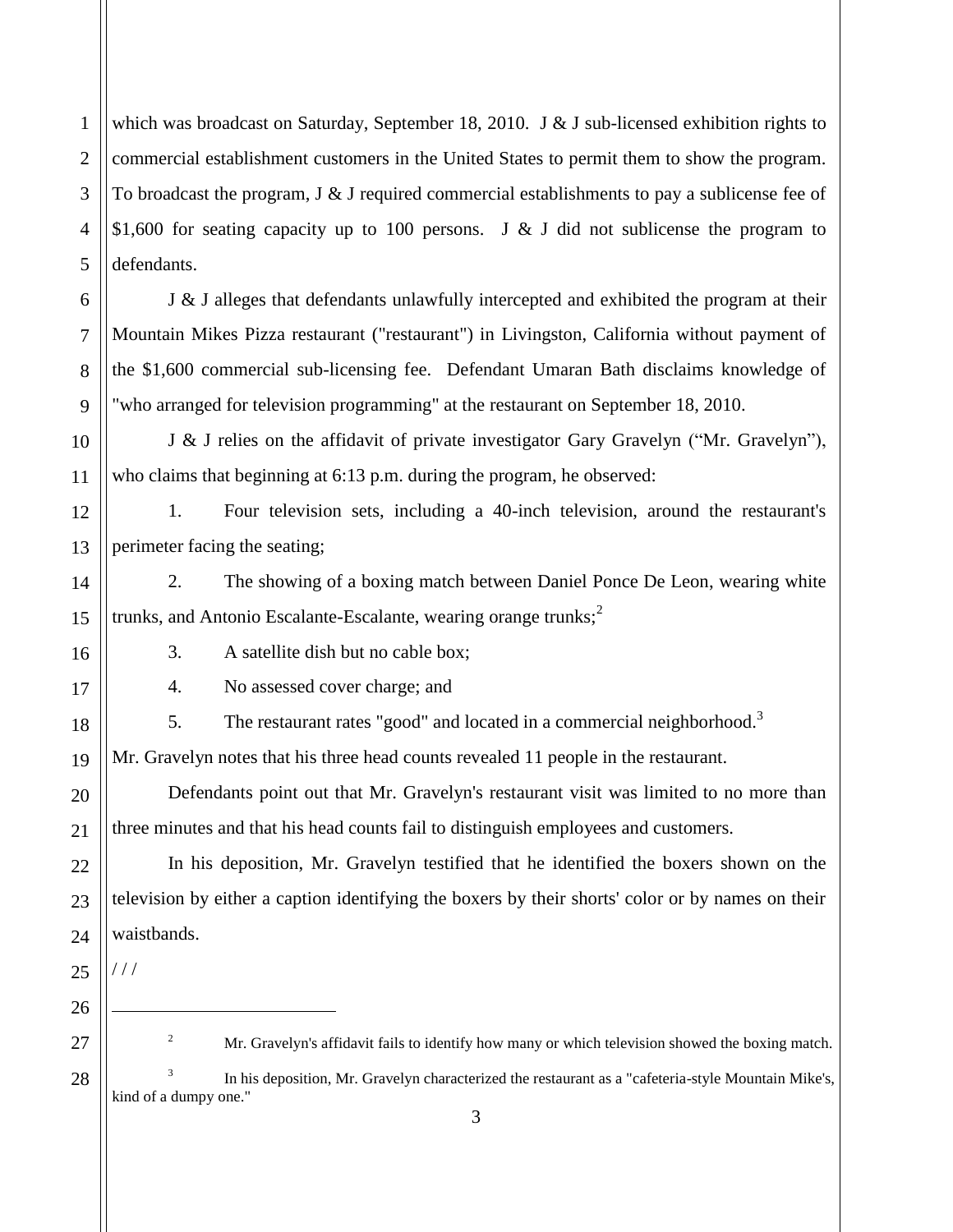## **Restaurant Operation**

In their declarations, defendants state:

1. On Saturday evenings, the restaurant has five or six employees and averages 80 customers total with 15-25 customers at a time;

2. Fifty people is the maximum occupancy of the restaurant's dining room;

3. On September 18, 2010, the restaurant imposed neither a cover charge nor a change in prices for food or beverages; and

4. No fighting sports programs have been shown at the restaurant since service of the complaint in this action.

# **J & J's Claims**

J & J seeks summary judgment on its claims for violation of the Communications Act of 1934, 47 U.S.C. §§ 605, et seq., and conversion. By summary judgment, J & J seeks statutory and enhanced damages under 47 U.S.C. § 605 ("section 605") and \$1,600 damages for conversion of the program.

# **DISCUSSION**

# **Summary Judgment Standards**

J & J contends that there is no genuine issue of material fact as to defendants' unlawful interception and broadcast of the program. Defendants respond that factual issues as to their interception of the program bar summary judgment.

F.R.Civ.P. 56(a) permits a party to seek summary judgment "identifying each claim or defense – or the part of each claim or defense – on which summary judgment is sought." "A district court may dispose of a particular claim or defense by summary judgment when one of the parties is entitled to judgment as a matter of law on that claim or defense." *Beal Bank, SSB v. Pittorino*, 177 F.3d 65, 68 (1st Cir. 1999).

Summary judgment is appropriate when the movant shows "there is no genuine dispute as to any material fact and the movant is entitled to judgment as a matter of law." F.R.Civ.P. 56(a); *Matsushita Elec. Indus. v. Zenith Radio Corp.*, 475 U.S. 574, 587, 106 S.Ct. 1348, 1356 (1986); *T.W. Elec. Serv., Inc. v. Pacific Elec. Contractors Ass'n*, 809 F.2d 626, 630 (9th Cir.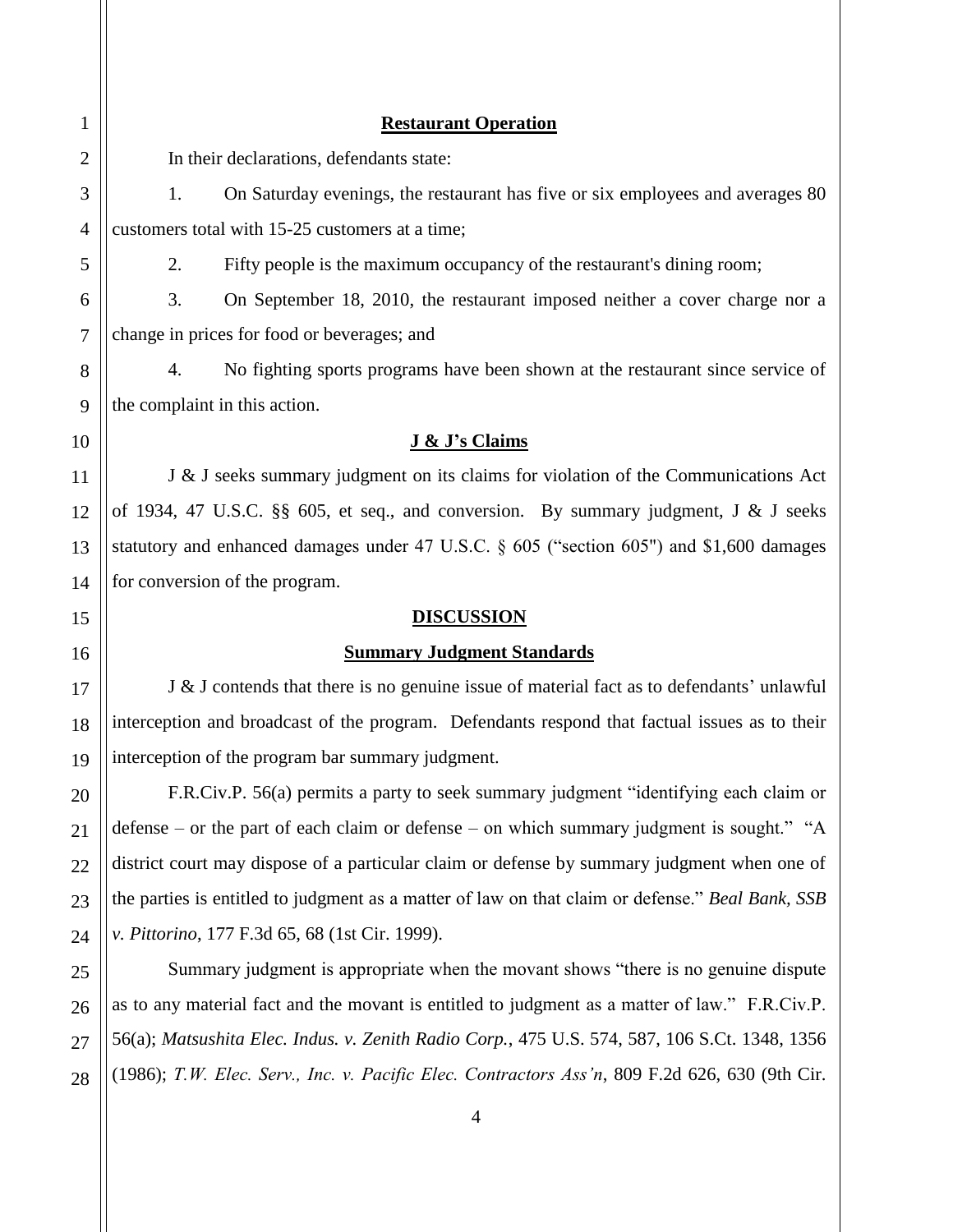1987). The purpose of summary judgment is to "pierce the pleadings and assess the proof in order to see whether there is a genuine need for trial." *Matsushita Elec.*, 475 U.S. at 586, n. 11, 106 S.Ct. 1348; *International Union of Bricklayers v. Martin Jaska, Inc.*, 752 F.2d 1401, 1405 (9th Cir. 1985).

On summary judgment, a court must decide whether there is a "genuine issue as to any material fact," not weigh the evidence or determine the truth of contested matters. F.R.Civ.P. 56(a), (c); *Covey v. Hollydale Mobilehome Estates*, 116 F.3d 830, 834 (9th Cir. 1997); *see Adickes v. S.H. Kress & Co.*, 398 U.S. 144, 157, 90 S.Ct. 1598 (1970); *Poller v. Columbia Broadcast System*, 368 U.S. 464, 467, 82 S.Ct. 486 (1962); *Loehr v. Ventura County Community College Dist.*, 743 F.2d 1310, 1313 (9th Cir. 1984). "Credibility determinations, the weighing of the evidence, and the drawing of legitimate inferences from the facts are jury functions, not those of a judge, whether he is ruling on a motion for summary judgment or for a directed verdict." *Anderson v. Liberty Lobby, Inc.*, 477 U.S. 242, 255, 106 S.Ct. 2505 (1986)

The evidence of the party opposing summary judgment is to be believed and all reasonable inferences from the facts must be drawn in favor of the opposing party. *Anderson*, 477 U.S. at 255, 106 S.Ct. 2505; *Matsushita*, 475 U.S. at 587, 106 S.Ct. 1348. The inquiry is "whether the evidence presents a sufficient disagreement to require submission to a jury or whether it is so one-sided that one party must prevail as a matter of law." *Anderson*, 477 U.S. at 251-252, 106 S.Ct. 2505. However, the "mere existence of some alleged factual dispute between the parties will not defeat an otherwise properly supported motion for summary judgment; the requirement is that there be no genuine issue of material fact." *Anderson*, 477 U.S. at 247-248, 106 S.Ct. 2505.

"[T]o carry its ultimate burden of persuasion on the motion, the moving party must persuade the court that there is no genuine issue of material fact." *Nissan Fire & Marine Ins. Co. v. Fritz Companies, Inc.*, 210 F.3d 1099, 1102 (9th Cir. 2000); *see High Tech Gays v. Defense Indus. Sec. Clearance Office*, 895 F.2d 563, 574 (9th Cir. 1990). "As to materiality, the substantive law will identify which facts are material. Only disputes over facts that might affect the outcome of the suit under the governing law will properly preclude the entry of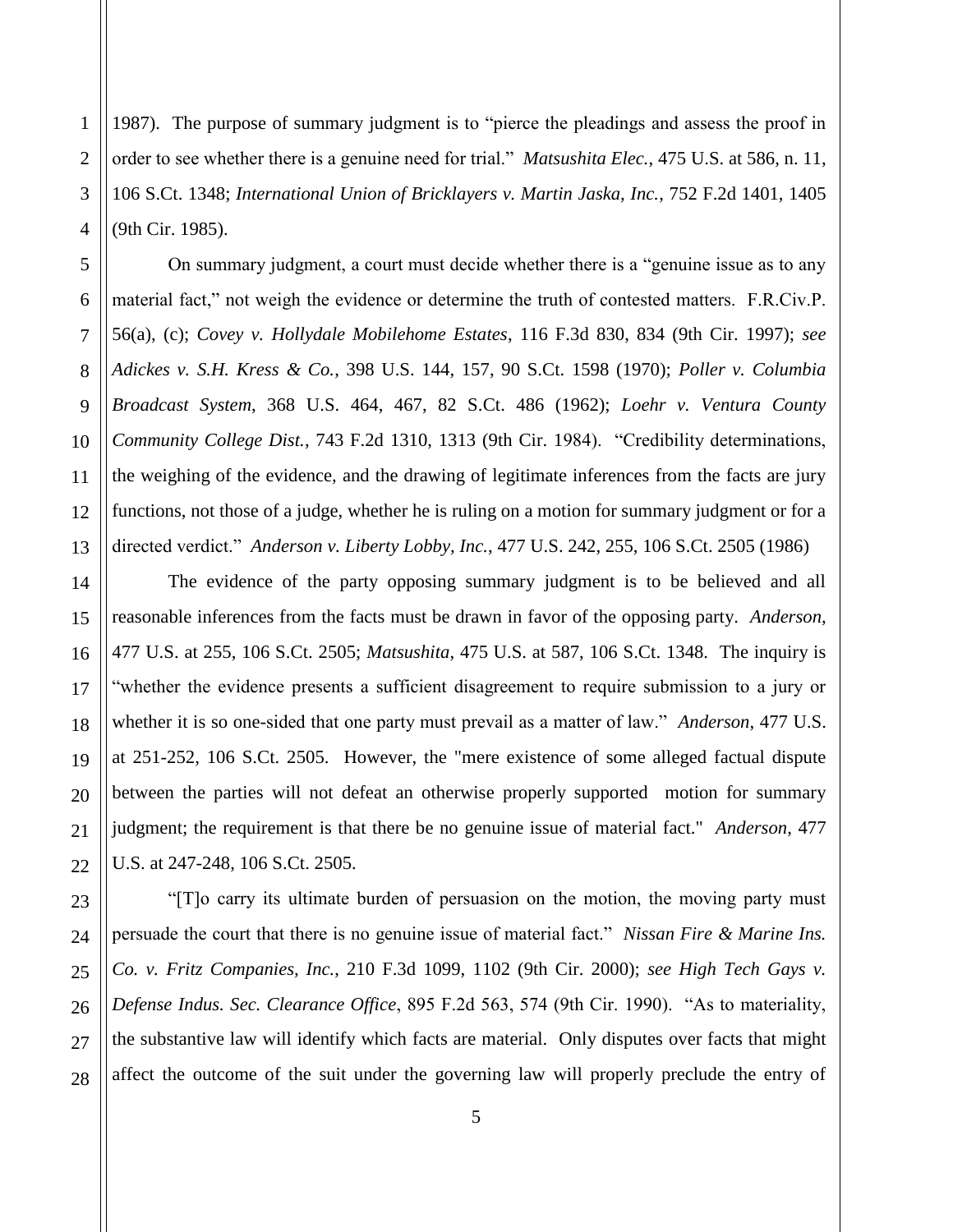1 summary judgment." *Anderson*, 477 U.S. at 248, 106 S.Ct. 2505.

"If a moving party fails to carry its initial burden of production, the nonmoving party has no obligation to produce anything, even if the nonmoving party would have the ultimate burden of persuasion at trial." *Nissan Fire*, 210 F.3d at 1102-1103; *see Adickes*, 398 U.S. at 160, 90 S.Ct. 1598. "If, however, a moving party carries its burden of production, the nonmoving party must produce evidence to support its claim or defense." *Nissan Fire*, 210 F.3d at 1103; *see High Tech Gays*, 895 F.2d at 574. "If the nonmoving party fails to produce enough evidence to create a genuine issue of material fact, the moving party wins the motion for summary judgment." *Nissan Fire*, 210 F.3d at 1103; *see Celotex Corp. v. Catrett*, 477 U.S. 317, 322, 106 S.Ct. 2548 (1986) (F.R.Civ.P. 56 "mandates the entry of summary judgment, after adequate time for discovery and upon motion, against a party who fails to make the showing sufficient to establish the existence of an element essential to that party's case, and on which that party will bear the burden of proof at trial.")

"But if the nonmoving party produces enough evidence to create a genuine issue of material fact, the nonmoving party defeats the motion." *Nissan Fire*, 210 F.3d at 1103; *see Celotex*, 477 U.S. at 322, 106 S.Ct. 2548. "The amount of evidence necessary to raise a genuine issue of material fact is enough 'to require a jury or judge to resolve the parties' differing versions of the truth at trial.'" *Aydin Corp. v. Loral Corp.*, 718 F.2d 897, 902 (quoting *First Nat'l Bank v. Cities Service Co.*, 391 U.S. 253, 288-289, 88 S.Ct. 1575, 1592 (1968)). "The mere existence of a scintilla of evidence in support of the plaintiff's position will be insufficient." *Anderson*, 477 U.S. at 252, 106 S.Ct. 2505.

As discussed below, defendants raise factual issues whether they intercepted the program to defeat summary judgment for J & J.

## **Signal Piracy**

#### *Liability*

Section 605 addresses unauthorized publication or use of wire or radio communications and provides in pertinent part:

2

3

4

5

6

7

8

9

10

11

12

13

14

15

16

17

18

19

20

21

(a) . . . no person receiving, assisting in receiving . . . any interstate . . .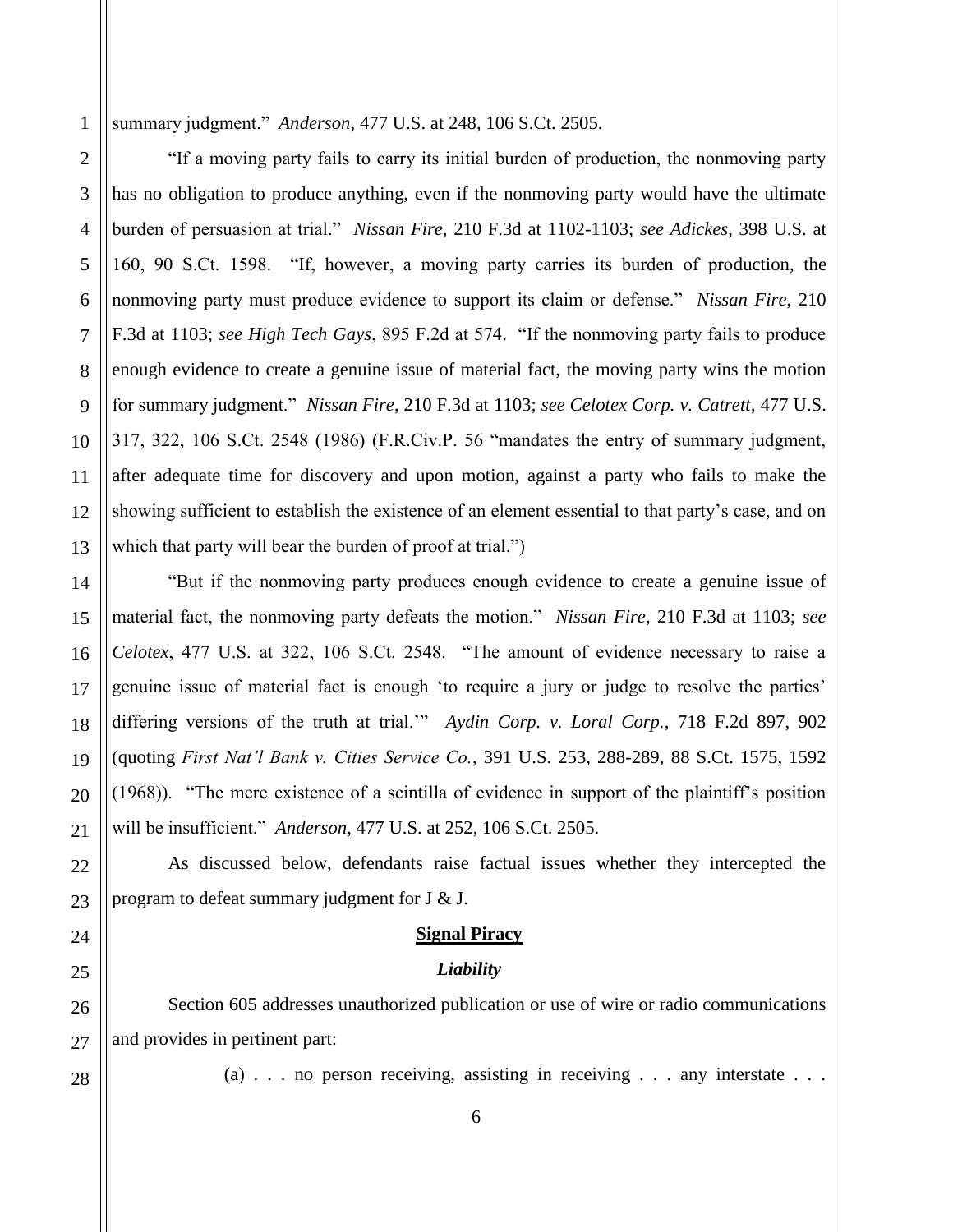communication by wire or radio shall divulge or publish the existence, contents, substance, purport, effect or meaning thereof, except through authorized channels of transmission or reception, (1) to any person other than the addressee, his agent, or attorney . . . No person not being authorized by the sender shall intercept any radio communication and divulge or publish the existence, contents, substance, purport, effect, or meaning of such intercepted communication to any person. No person not being entitled thereto shall receive or assist in receiving any interstate or foreign communication by radio and use such communication (or any information therein contained) for his own benefit or for the benefit of another not entitled thereto. No person having received any intercepted radio communication or having become acquainted with the contents, substance, purport, effect, or meaning of such communication (or any part thereof) knowing that such communication was intercepted, shall divulge or publish the existence, contents, substance, purport, effect, or meaning of such communication (or any part thereof) or use such communication (or any information therein contained) for his own benefit or for the benefit of another not entitled thereto.

1

2

3

4

5

6

7

8

9

10

11

. . .

. . .

12

13

14

15

16

17

18

19

20

21

22

23

24

25

26

27

28

(e)(3)(A) Any person aggrieved by an violation of subsection (a) of this section . . . may bring a civil action in a United States district court or in any other court of competent jurisdiction.

Section  $605(d)(6)$  defines "any person aggrieved" to include "any person with proprietary rights in the intercepted communication by wire or radio, including wholesale or retail distributors of satellite cable programming."

In addition, the Cable Communications Policy Act of 1992, in particular 47 U.S.C. §

553 ("section 553"), addresses unauthorized reception of cable service and provides in pertinent part:

(a)(1) No person shall intercept or receive or assist in intercepting or receiving any communications service offered over a cable system, unless specifically authorized to do so by a cable operator or as may otherwise be specifically authorized by law.

 $(c)(1)$  Any person aggrieved by any violation of subsection  $(a)(1)$  of this section may bring a civil action in a United States district court or in any other court of competent jurisdiction.

"The Cable Communications Act imposes strict liability under 47 U.S.C. §§ 553 and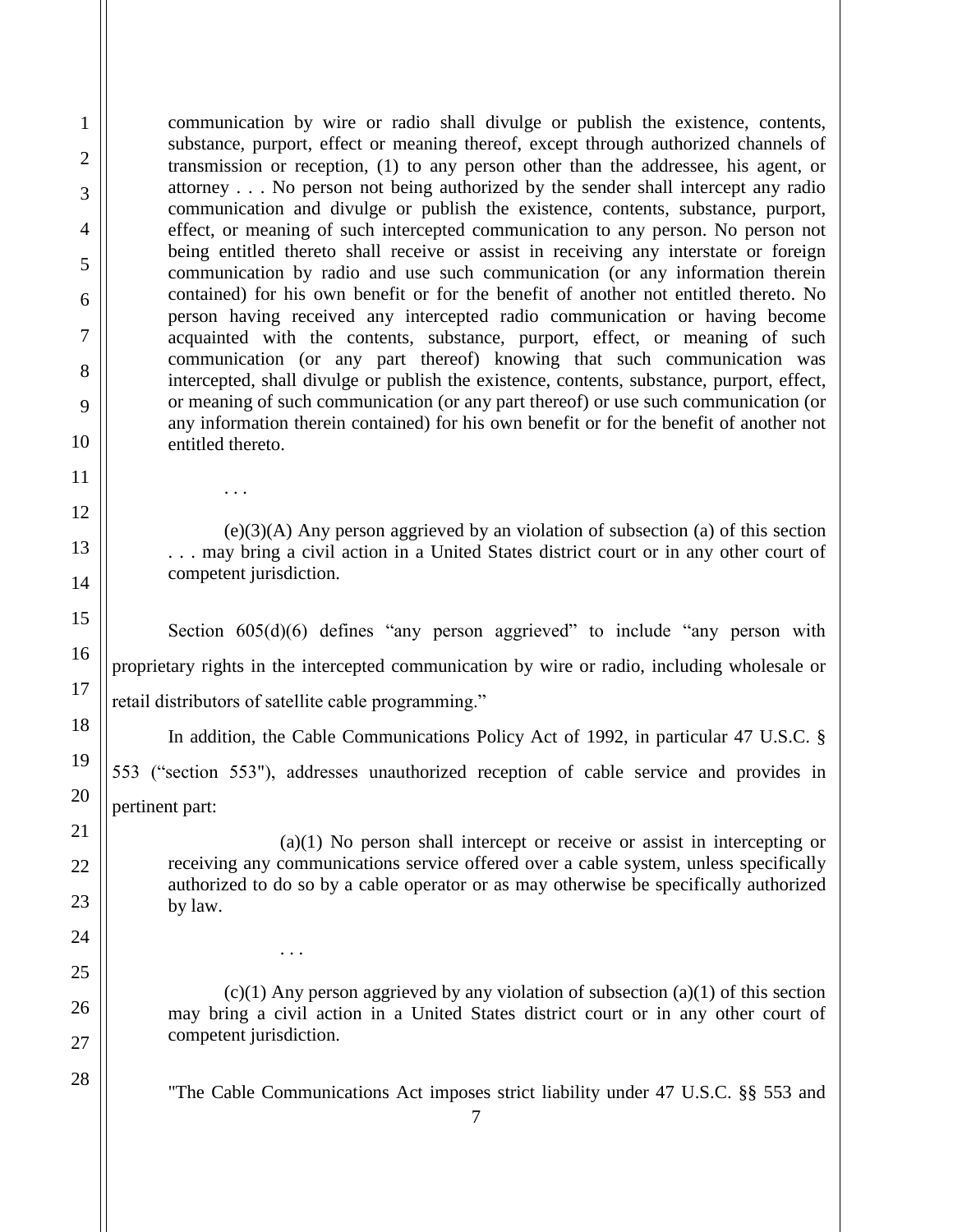605." *Don King Productions/Kingvision v. Lovato,* 1996 WL 682006, at \*3 (N.D. Cal. 1996). "Both § 553 and § 605 are strict liability statutes." *J & J Sports Productions, Inc. v. Delgado*, 2012 WL 371630, at \*3 (E.D. Cal. 2012).

"There are no mens rea or scienter elements for a non-willful violation of 47 U.S.C. § 605(a), or its counterpart governing unauthorized interception of cable service under 47 U.S.C. § 553(a)." *Joe Hand Promotions, Inc. v. Easterling*, 2009 WL 1767579, at \*4 (N.D. Oh. 2009). "These are strict liability offenses with no good faith defense." *Easterling*, 2009 WL 1767579, at \*4. "As a strict liability statute, to prove a violation, [plaintiff] need only show that the Event was shown in Defendant's establishment without its authorization." *Joe Hand Promotions, Inc. v. Moctezuma Club, Inc.,* 2012 WL 2358254, 2 (N.D. Tex. 2012).

J & J identifies itself as a "person aggrieved" under sections 605 and 553 given its "exclusive nationwide distribution rights to the Program" for commercial establishments, like the restaurant. J  $\&$  J notes that defendants could legally broadcast the program only by contracting with J & J for a sub-license given J & J's exclusive commercial distribution rights. To establish that the program was shown at the restaurant, J &J points to Mr. Gravelyn's observation of "a satellite dish at the establishment" and the program itself. J & J contends that it is entitled to impose section 605 strict liability on defendants in that the program was shown in the restaurant without J & J's authorization. J & J concludes there are no factual issue whether defendants are subject to section 605 liability.

Defendants respond that reliance on Mr. Gravelyn's observation of a satellite dish is insufficient given failure to connect the satellite dish to the restaurant. Defendants point to Mr. Gravelyn's deposition testimony that the restaurant is located "in a strip style mall with a variety of other small independent retailers." Defendants further note Mr. Gravelyn's inability to identify the satellite dish's location. Defendants attribute Mr. Gravelyn to have "observed a satellite dish at an unspecified location in a strip mall with a variety of independent retailers" to fail to establish by circumstantial evidence or inference defendants' use of the satellite dish to intercept the program.

Defendants further challenge J  $\&$  J's reliance on Mr. Gravelyn's affidavit that he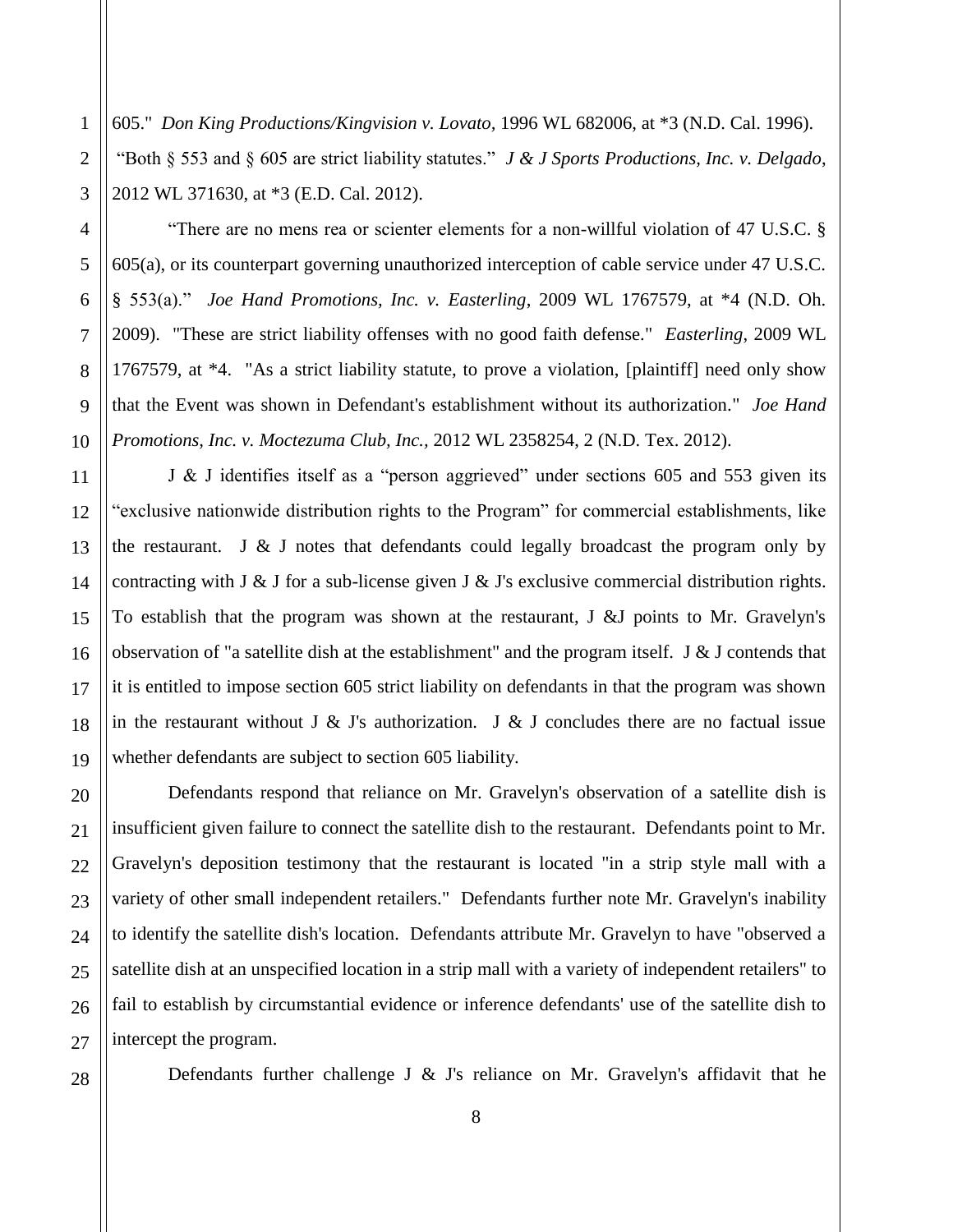observed the program at the restaurant and its suggestion that Mr. Gravelyn "observed the entire Program." Defendants point to Mr. Gravelyn's limited restaurant visit of no more than three minutes and inability to remember precisely how he identified the boxers. Defendants continue that Mr. Gravelyn's identification of the boxers by their shorts' colors "does not clearly identify the fight as part of the Program" to render Mr. Gravelyn's affidavit insufficient to confirm the program's broadcast at the restaurant. Defendants explain that if Mr. Gravelyn "cannot confirm how he identified the fighters. . ., there is no way to know what fighters were actually being shown on the television at Mountain Mikes." Defendants conclude that Mr. Gravelyn's affidavit "does not conclusively support that he actually witnessed the Program."

Defendants raise valid points that J & J's reliance on Mr. Gravelyn's affidavit is at best thin support for summary judgment. The affidavit's identification of the program is based on Mr. Gravelyn's brief observation of two boxers and their shorts' colors. The affidavit points to nothing else to connect meaningfully the boxers and their shorts' colors to the program. Further troubling is Mr. Gravelyn's inability to explain how he identified the boxers: "I can't be certain whether I saw it visibly through the caption there or whether I saw it from a waistband."

J & J's failure to connect the satellite dish to defendants' or the restaurant raises further factual questions whether defendants intercepted the program. The evidence viewed in defendants' favor reveals only Mr. Gravelyn's observation of a satellite dish in connection with a strip mall with a variety of independent retailers. Mr. Gravelyn's observation raises the factual issue whether the satellite dish is connected to another business, especially given Mr. Gravelyn's inability to identify the satellite dish's location.

Defendants have raised sufficient factual issues whether they intercepted the program to bar summary judgment on J & J's satellite piracy claims under sections 553 and 605.

#### *Damages*

J & J seeks to impose on defendants statutory damages under section  $605(e)(3)(C)$ given difficulty to prove actual damages sustained by  $J \& J$ .

Section  $605(e)(3)(C)(i)(II)$  authorizes statutory damages "not less than \$1,000 or more

1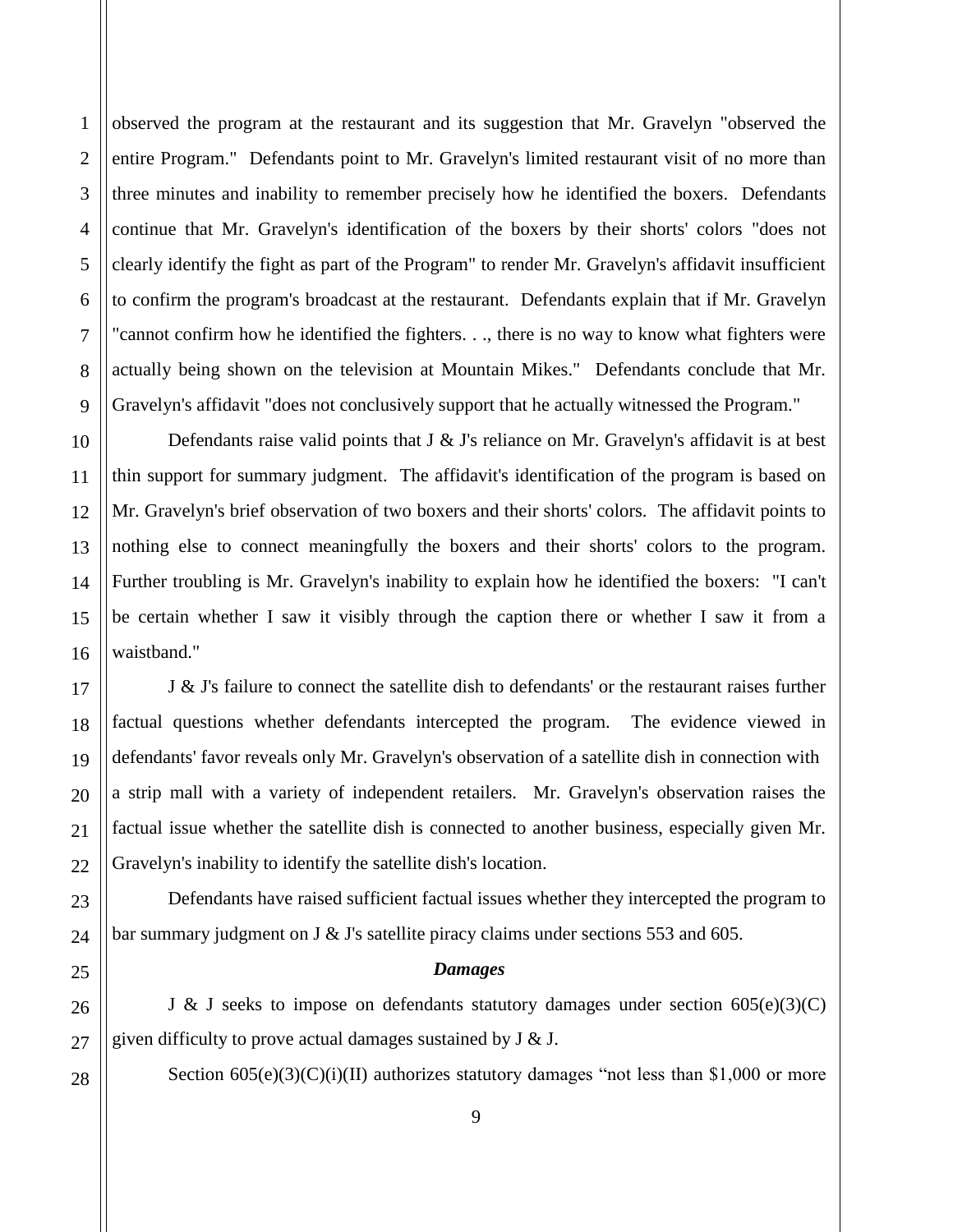than \$10,000, as the court considers just." 47 U.S.C.  $§605(e)(3)(C)(ii)$  authorizes "enhanced" damages up to \$100,000 if the court finds the violation was willfully committed for commercial advantage or private financial gain. Alternatively, if "the court finds that the violator was not aware and had no reason to believe that his acts constituted violation of this section, the court in its discretion may reduce the award of damages to a sum of not less than \$250." 47 U.S.C. §605(e)(C)(iii).

### Statutory Damages

 "In general, statutory damages are appropriate where, as here, the measure of actual damages is difficult to prove." *Lauratex Textile Corp. v. Allton Knitting Mills Inc.*, 519 F.Supp. 730, 732 (D.C. N.Y. 1981).

In his affidavit, J & J President Joseph Gagliardi ("Mr. Gagliardi") states that "signal piracy" has caused J & J's "loss of several millions of dollars of sales revenue" and "has a detrimental effect upon lawful residential and commercial customers of cable and satellite broadcasting whose costs of service are increased significantly by these illegal activities." Mr. Gagliardi further points to signal pirates' "financial gain on the night our programs are broadcast" and millions of dollars lost to J  $\&$  J and its customers "resulting, in significant part, from the perceived lack of consequences" to signal pirates.

J & J notes that section 605 awards serve the primary goal of "specific and general" deterrence. The "amount of damages awarded should be in an amount that is adequate to deter these Defendants and others from committing similar acts in the future." *Joe Hand Promotions, Inc. v. Gamino*, 2011 WL 66144, at \*4 (E.D. Cal. 2011). A "firm judicial hand is required to stop this predatory behavior, which is outright thievery, and to compensate the aggrieved appropriately." *J & J Sports Productions, Inc. v. Brazilian Paradise, LLC*, 789 F.Supp.2d 669, 677 (D. S.C. 2011) (internal quotation omitted). The "difficulty in detecting unlawful interception, the widespread problem of piracy, the projected loss to plaintiff, and the need for an award sufficient to deter future piracy by defendants and others, weigh in favor of granting maximum statutory damages." *J & J Sports Productions, Inc. v. Cubides*, 2008 WL 2756401, \*2 (S.D. Tex. 2008).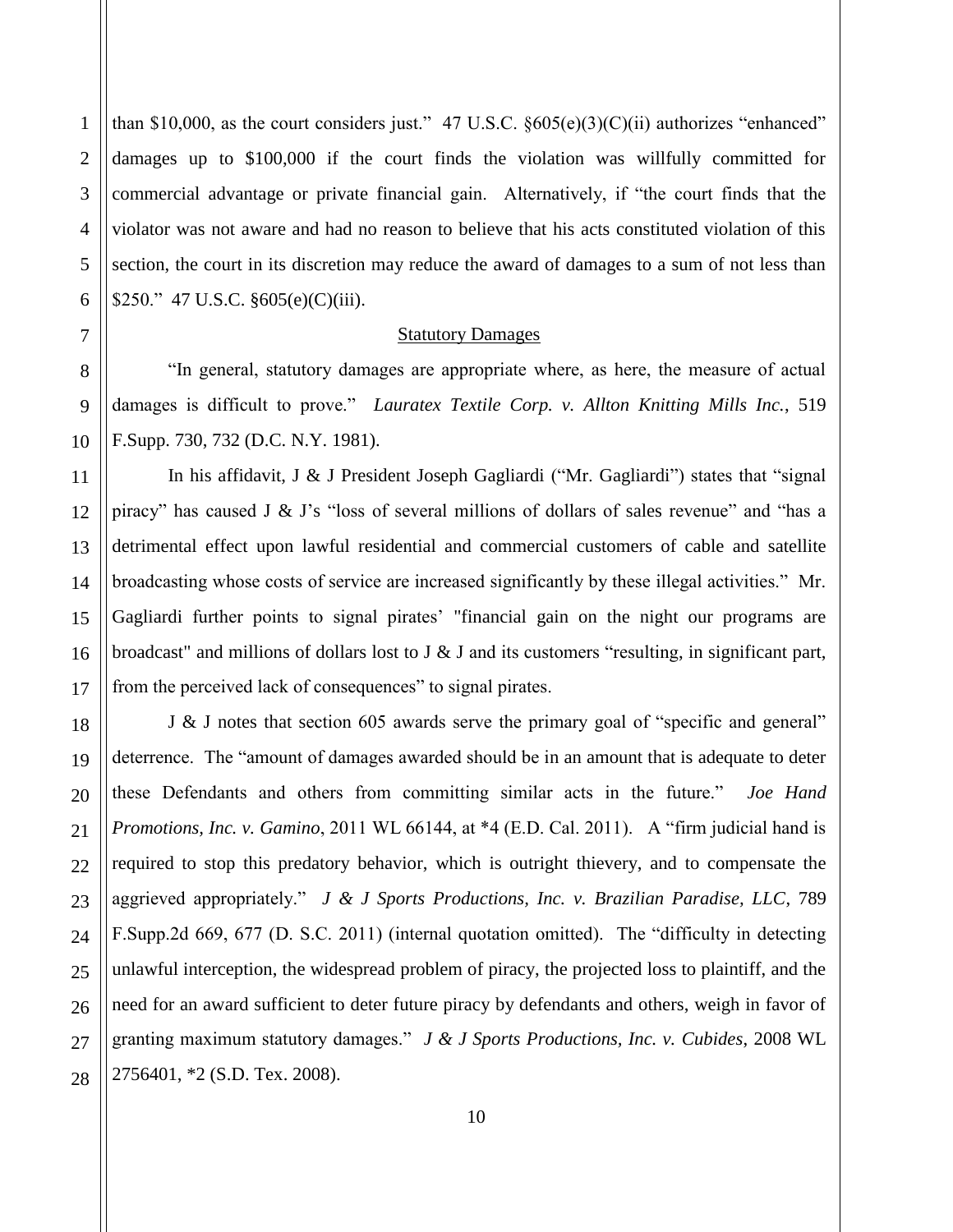1

2

J & J points to the absence of a Ninth Circuit formula to calculate section 605 damages to invoke this Court's "considerable discretion." A fellow district court notes that section 605 damages are based on "the number of patrons in the establishment at the time of the violation" or "a flat sum for damages." *Entertainment by J & J, Inc. v. Al-Waha Enterprises, Inc.*, 219 F.Supp.2d 769, 776 (S.D. Tex. 2002). J & J urges a "flat sum" damages calculation given the limited patrons in the restaurant during the program and that "a damage award based on this limited number may do little to prevent such unlawful conduct in the future." *See Kingvision Pay-Per-View, Ltd. v. Gutierrez,* 544 F.Supp.2d 1179, 1184 (D. Colo. 2008). "Merely requiring [defendant] to pay the price it would have been charged to obtain legal authorization to display the Event does nothing to accomplish this objective of the statute. There would be no incentive to cease the violation if the penalty were merely the amount that should have been paid." *Entertainment by J & J, Inc.*, 219 F.Supp.2d at 776 (internal quotation omitted). "[M]inimal damage awards may result in a perceived lack of consequences for signal piracy." *J & J Sports Productions, Inc. v. Herrera*, 2011 WL 643413, at \*4 (E.D. Cal. 2011).

J & J proposes no set amount of statutory damages under section  $605(e)(3)(C)(i)(II)$ . J & J relies on this Court's discretion to award statutory damages between \$1,000 and \$10,000.

Defendants argue that  $J \& J$  is entitled to no statutory damages given its failure to establish section 605 liability. Defendants are correct. Given the factual questions whether defendants intercepted the damages, J & J is entitled to no statutory damages.

## Enhanced Damages

Turning to section  $605(e)(C)(ii)$  enhanced damages, J & J contends that defendants' "inadvertent" acquisition of the program is "extremely unlikely" given J & J's efforts to avoid descrambling signals to avoid piracy. "The act of intercepting an encrypted broadcast is not done by accident, but requires an affirmative action by the defendant. Very simply, the Court finds that the defendant took willful action to unlawfully intercept and broadcast the Exhibition." *Joe Hand Promotions, Inc. v. Wing Spot Chicken & Waffles, Inc., 920 F.Supp.2d* 659, 668 (E.D. Va. 2013) ("Because the defendant showed the Exhibition on all of its televisions at no cost, the Court concludes that the defendant acted willfully for commercial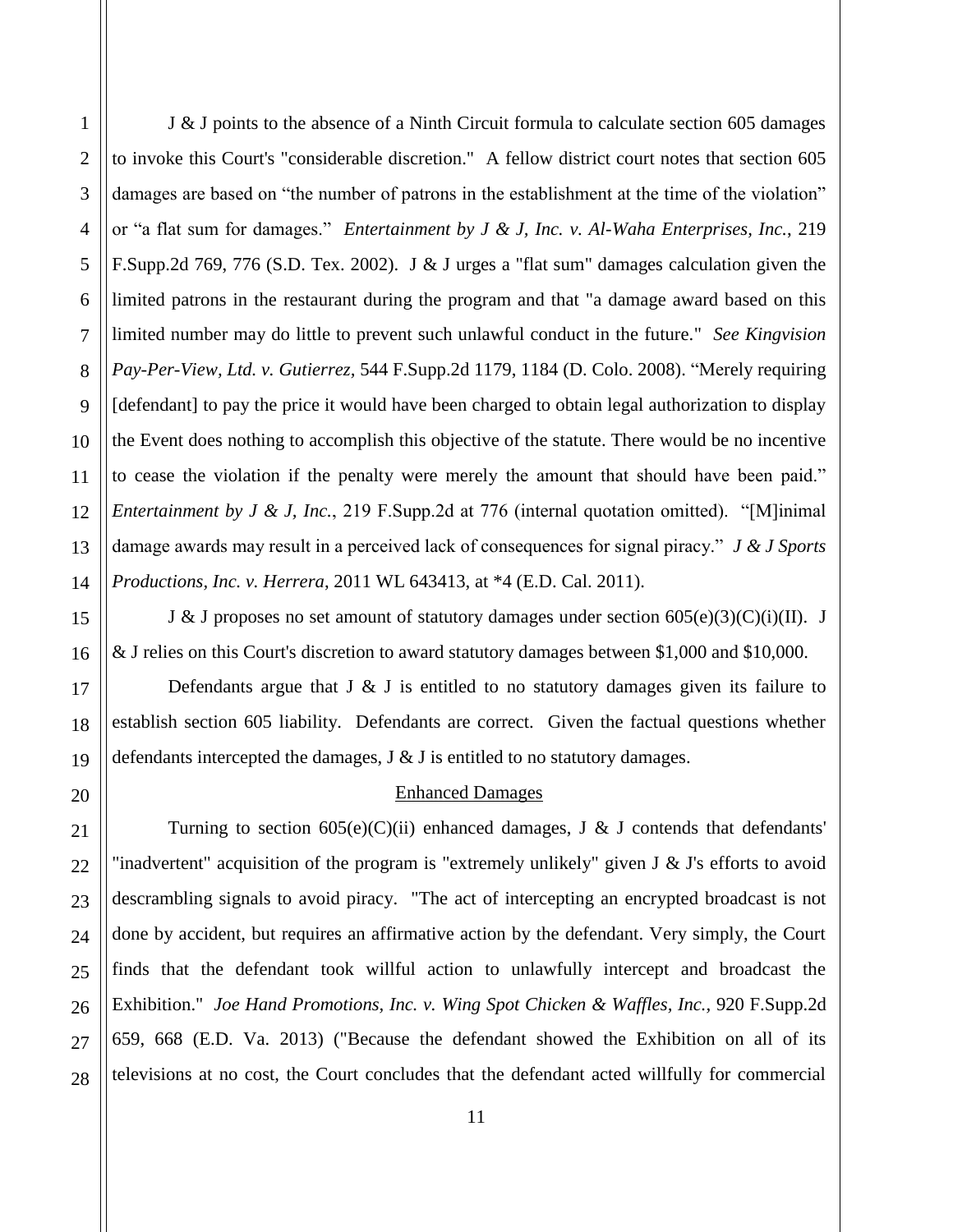advantage and private financial gain.").

Similar to its approach to statutory damages,  $J \& J$  proposes no set amount of enhanced damages under section  $605(e)(3)(C)(ii)$  and relies on this Court's discretion to award up to \$100,000 enhanced damages.

Defendants note that despite factual issues as to program interception,  $J \& J$  fails to demonstrate defendants' willfulness given the absence of its evidence of commercial advantage or private financial gain from the program. Defendants point to *Kingvision Pay-Per-View, Ltd. v. Backman,* 102 F.Supp.2d 1196, 1198 (N.D. Cal. 2000), where a fellow district court denied enhanced damages and commented:

In this case, although the Program was broadcast in a commercial setting, there is no evidence of significant "commercial advantage or private financial gain." Plaintiff has not alleged that Defendant engaged in promotional advertising for the Program or charged a premium for food and drinks. There was no cover charge to enter the establishment. And as there were only 16 patrons in Defendant's establishment at the time of the violation, any commercial advantage or private financial gain was minimal at best.

Defendants argue that an award of enhanced damages, let alone statutory damages, is unwarranted given the absence of evidence of a cover charge, program promotion, premium prices charged for food or drinks, head counts in excess of 11 (which do not distinguish employees and customers), and repeated piracy. Defendants note that the limited customers whom Mr. Gravelyn observed are below the restaurant's seating capacity and average for a Saturday night. Defendants conclude there is no evidence that the program "produced even a de minimus financial benefit."

Defendants raise valid points. J  $&$  J fails to show it is entitled to enhanced damages, especially given factual issues whether defendants' intercepted the program.

## **Conversion**

J & J further seeks to impose on defendants a \$1,600 judgment for its conversion claim.

"In California, conversion has three elements: ownership or right to possession of property, wrongful disposition of the property right and damages." *G.S. Rasmussen & Associates, Inc. v. Kalitta Flying Service, Inc.*, 958 F.2d 896, 906 (9th Cir. 1992). Broadcast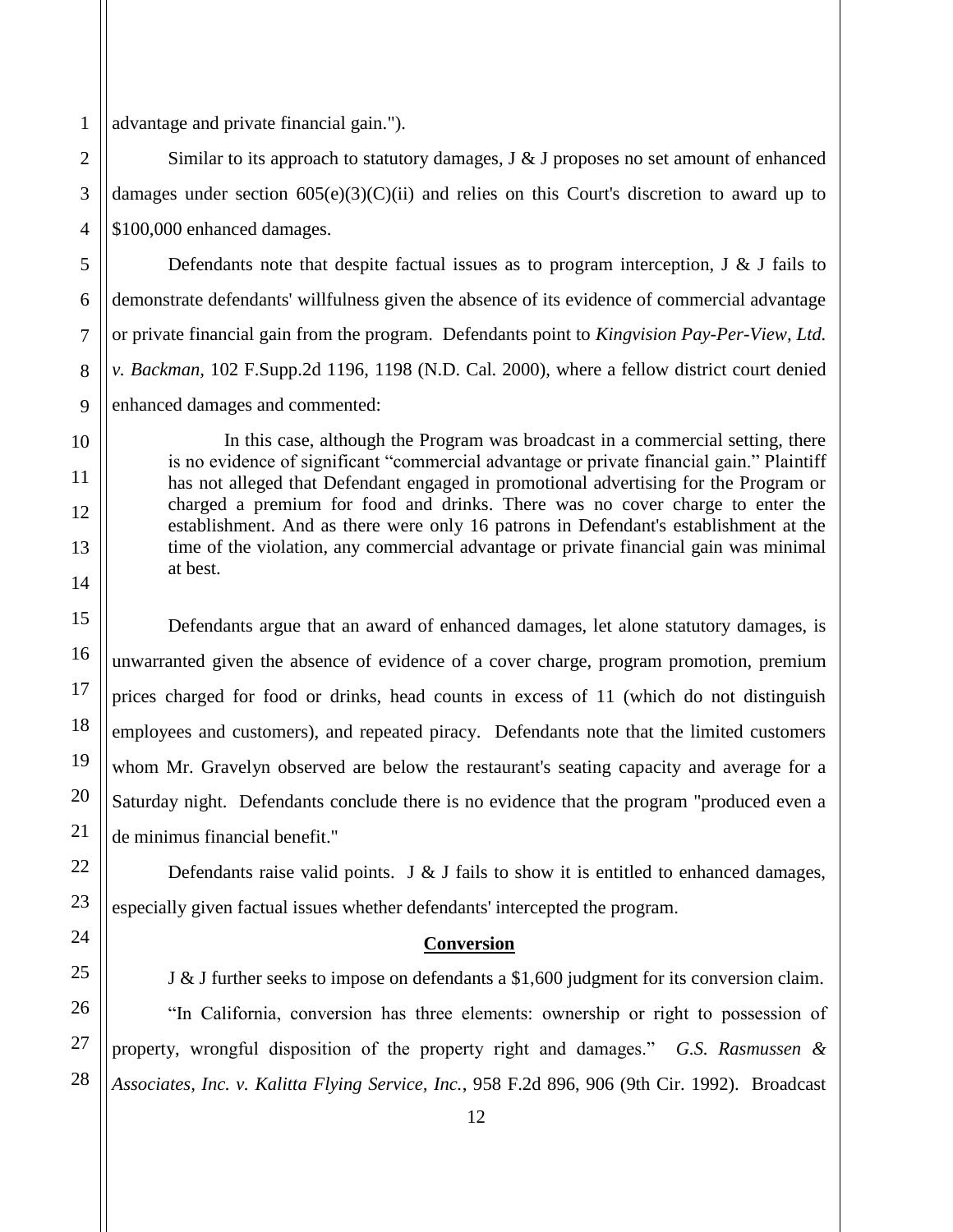signals and rights constitute property for a conversion claim. *DIRECTV, Inc. v. Pahnke*, 405 F.Supp.2d 1182, 1189 (E.D. Cal. 2005) ("Plaintiff possesses a right to distribute programming via satellite broadcast, thereby satisfying the first element of conversion"); *Don King Productions/Kingvision v. Lovato*, 911 F.Supp. 419, 423 (N.D. Cal. 1995).

J & J contends that its exclusive program distribution rights constituted its possession of the program which was intercepted and thus converted. J  $\&$  J seeks \$1,600, which is the commercial sub-license fee charged to an establishment with the restaurant's seating capacity.

Defendants challenge J  $\&$  J's establishment of "wrongful disposition of the property right" element given factual issues whether defendants' intercepted the program.

Defendants are correct. Factual issues as to the program's interception bar summary judgment on the conversion claim, similar to J  $\&$  J's other claims. As such, J  $\&$  J fails to support a separate award for conversion damages.

## **Legal Expenses**

Section  $605(e)(3)(B)(iii)$  provides for "recovery of full costs, including awarding reasonable attorneys' fees to an aggrieved party who prevails." As such, J & J requests to submit papers for an award of attorney fees and costs.

An award of attorney fees and costs at this time is inappropriate with denial of summary judgment.

# **Failure To Comply With Scheduling Order**

This Court's March 1, 2012 scheduling order addresses requirements to file a summary judgment motion and provides:

Prior to filing a motion for summary judgment or motion for summary adjudication the parties are ORDERED to meet, in person or by telephone, and confer to discuss the issues to be raised in the motion.

The purpose of the meeting shall be to: 1) avoid filing motions for summary judgment where a question of fact exists; 2) determine whether the respondent agrees that the motion has merit in whole or in part; 3) discuss whether issues can be resolved without the necessity of briefing; 4) narrow the issues for review by the court; 5) explore the possibility of settlement before the parties incur the expense of briefing a summary judgment motion; 6) to arrive at a joint statement of undisputed facts.

1